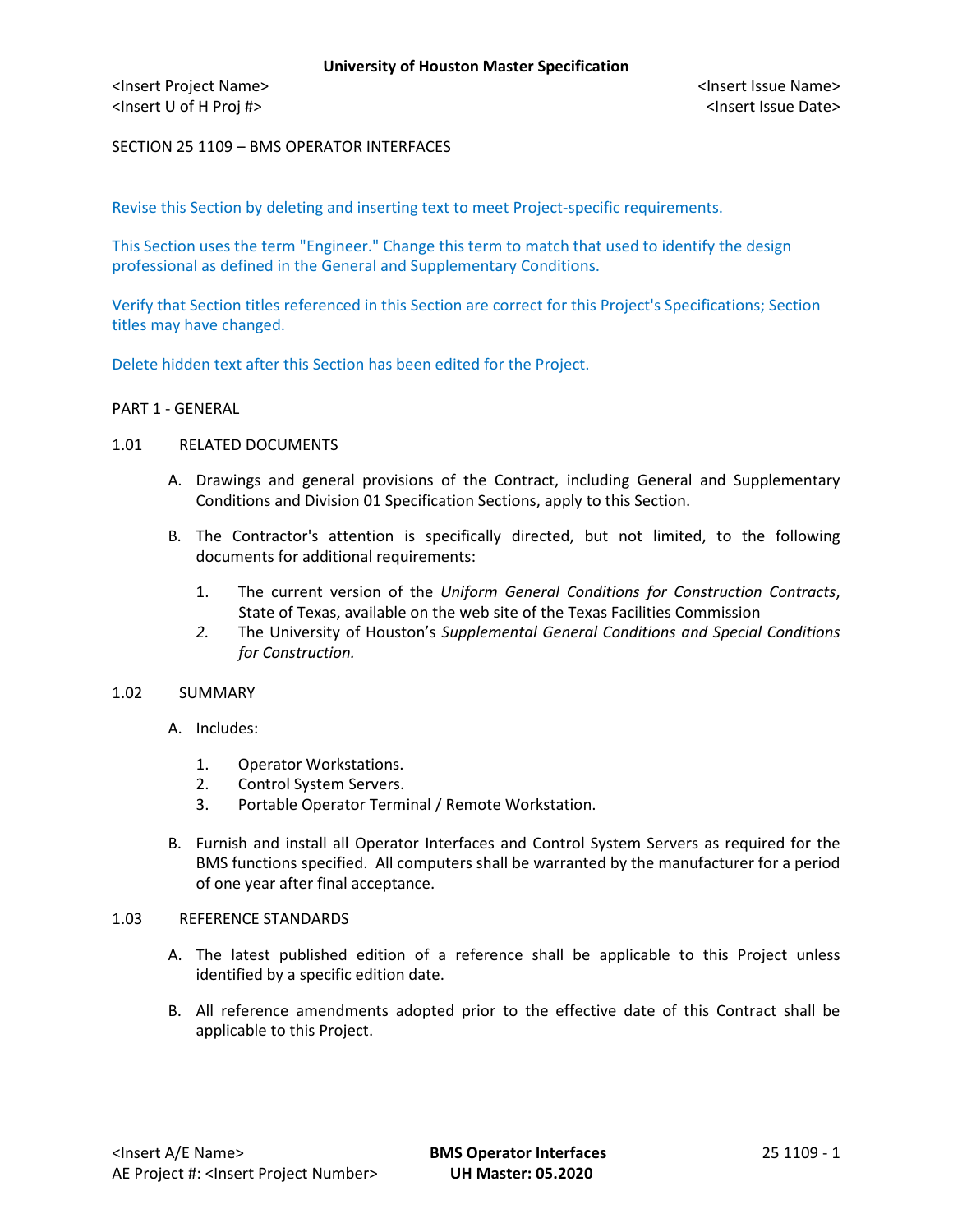<Insert Project Name> <Insert Issue Name> <Insert U of H Proj #> <Insert Issue Date>

C. All materials, installation and workmanship shall comply with the applicable requirements and standards addressed within the following references:

# PART 2 - PRODUCTS

### 2.01 GENERAL

- A. All materials shall meet or exceed all applicable referenced standards, federal, state and local requirements, and conform to codes and ordinances of authorities having jurisdiction.
- B. The make and model of control system server computers, personal computers (PC), notebook PC's, monitors, and printers shall comply with Owner's current standards for desktop personal computers as of the date of Substantial Completion. Contact Owner for the current computer hardware standards.
- C. Operating system for operator workstation shall comply with Owner's current standards for desktop personal computers as of the date of Substantial Completion. Contact Owner for the current computer hardware standards.

Consult with BMS Project Manager whether a fixed operator workstation is required or not. Generally, notebook computers (laptops) will be used for new construction and retrofit projects, not fixed workstations. If workstation is not required, delete the following article.

Equipment listed below is representative of recent hardware requirements. Consult with BMS Project Manager regarding current computer equipment model specifications. Consult with BMS Project Manager regarding current computer equipment model specifications.

# 2.02 OPERATOR WORKSTATION (OWS)

- A. Workstation PC shall have the capability of changing serial port interrupt vectors and IOBMSE addresses through software.
- B. Operating system for operator workstation shall meet or exceed the minimum requirements of the BMS software and shall meet or exceed the minimum requirements of Owner. All software shall be the latest version available as of the date of Substantial Completion.
- C. Provide software, graphics and programming as specified in Section 25 1500 "BMS Software and Programming."
- D. Provide network card approved by BMS manufacturer to support Supervisory LAN communications (10/100/1000 Mbps Ethernet TCP/IP) for OWSs connected to the Local Supervisory LAN and network card or LANID where connected to the Primary Controller LAN.
- E. Provide additional hardware, video drivers, serial port, etc., to facilitate all control functions and software requirements specified for the BMS.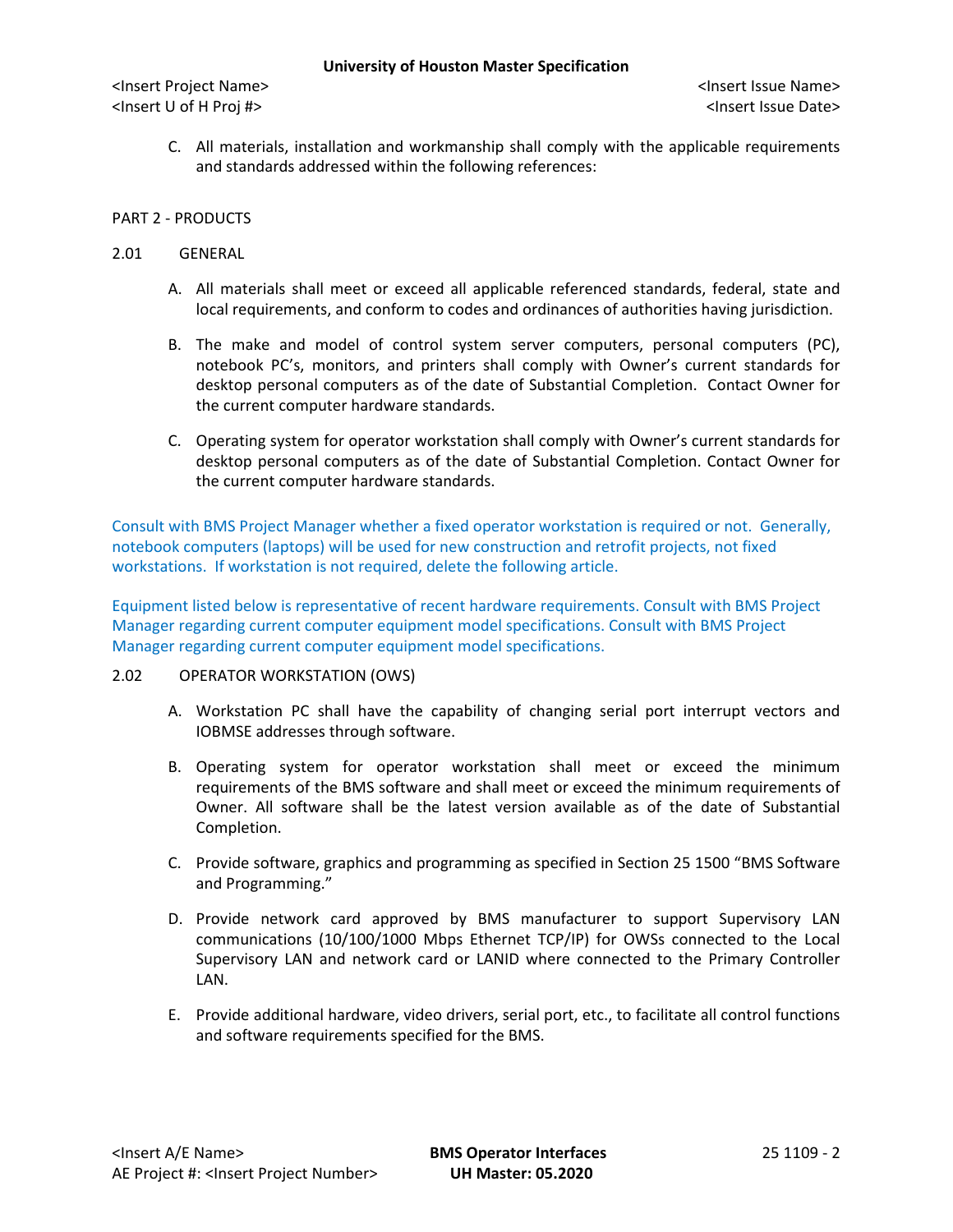It is important that the control system server and OWS's be indicated on the Drawings and/or their location clearly defined. Edit the following as applicable.

F. Operator Workstations shall be placed as indicated on the Drawings or as directed by Owner.

Verify with Owner if a CSS exists for use on this Project.

- 2.03 CONTROL SYSTEM SERVER (CSS)
	- A. Owner will provide a virtual server for use by controls vendor.

Consult with BMS Project Manager on whether a laptop is required for each project. Generally, laptops will be provided for new construction and large retro-fit projects.

Equipment listed below is representative of recent hardware requirements. Consult with BMS Project Manager regarding current portable terminal specifications

# 2.04 PORTABLE OPERATOR TERMINAL (POT) / REMOTE WORKSTATION

- A. Portable Operator Terminal shall support system management by connection to the controllers, by connection via the Internet, and by dial-up communications while serving as the remote workstation.
- B. Notebook personal computer shall be a Dell Latitude that meets or exceeds the minimum requirements of the BMS software and meets or exceeds the minimum requirements of Owner. The notebook shall have the following requirements at minimum.
- 1. Notebook PC shall contain a 24X/24X/24X/8X CD-RW/DVD ROM Combo Drive.
- 2. Provide a one terabyte solid state drive.
- 3. Provide 16 gigabytes of Random Access Memory (RAM).
- 4. Provide I7 processor at minimum.
- 5. Operating system shall be Windows 10 Enterprise.
- C. Notebook personal computer shall have the University of Houston IT department service tag from manufacturer. The notebook shall have the following requirements at minimum.
- D. Provide a 10/100 LAN+56K CardBus Type III PC Card if internal adapter is not present.
- E. Provide minimum 14.1 inch XGA active matrix display.
- F. Provide carrying case and extra battery. Battery life shall be at least 3 hours per Win Drain Test.
- G. Operating system for operator workstation shall meet or exceed the minimum requirements of the BMS software and shall meet or exceed the minimum requirements of Owner. Provide software, graphics and programming as specified in Section 25 1500 "BMS Software and Programming."